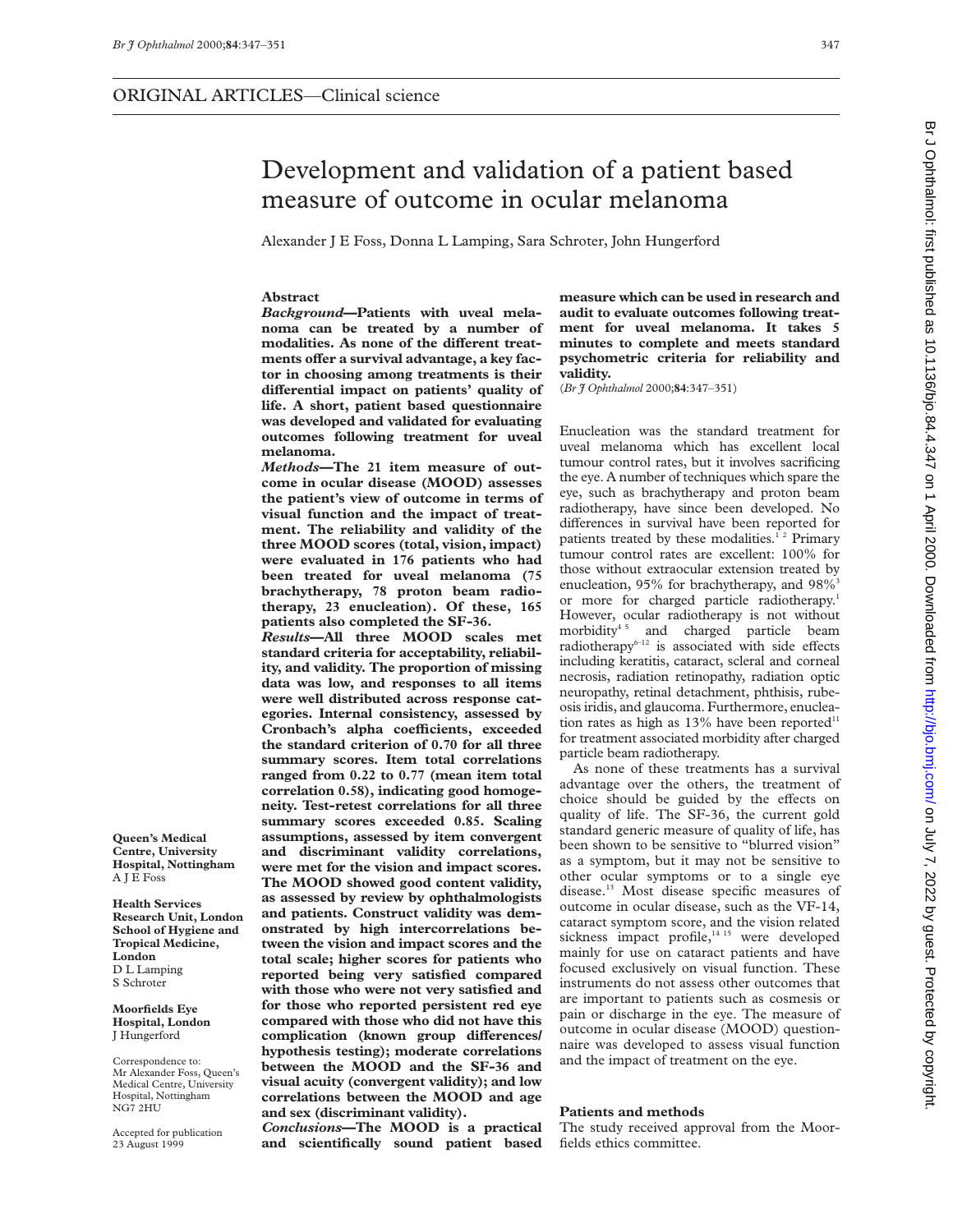# PATIENTS

The MOOD was validated in a sample of 176 patients, recruited at the ocular oncology clinic at Moorfields Eye Hospital between December 1993 and June 1994, who had been treated for uveal melanoma 1–197 months (mean 33 months, median 23 months) before the clinic visit. The sample included 100 (57%) men and 76 (43%) women, ranging in age from 22 to 86 years (mean 58.2 years). All patients were white, as ocular melanoma is a disease found predominantly in white people and is rare in other ethnic groups. Seventy eight (44%) had been treated by proton beam radiotherapy, 75 (43%) by brachytherapy, and 23 (13%) by enucleation. A subsample of 32 patients who completed the MOOD twice formed the test retest sample.

## METHODS

Patients completed two self completion questionnaires, including the SF-36, $16 \times 17$  a gold standard, generic measure of quality of life, and the measure of outcome in ocular disease (MOOD), a newly developed, disease specific measure to assess the patient's view of outcome in ocular disease (see appendix).

The MOOD is a 21 item questionnaire which measures ocular outcomes in two domains, visual function and impact of treatment. It provides summary scores on three scales: total, vision, and impact. Low scores indicate good outcomes. Instructions for scoring the questionnaire can be obtained from the first author.

The 14 item vision scale includes eight items modified from the VF-14 $14$  and five new items, all of which are measured on five point Likert scales, and one global question measured on a 100 point visual analogue scale. The seven item impact scale includes six new items measured on five point Likert scales and one new item measured on a four point Likert scale. In addition to the 21 items that are scored quantitatively, the MOOD also includes four open ended questions which are not scored, but which provide descriptive information about the patient's view of the best and worst points of treatment and how treatment could be improved.

Information was also collected for the following: age, sex, pretreatment, and post-treatment vision in both eyes (as measured by a Snellen chart at 6 metres with the vision recorded on an ordinal scale with  $6/6 = 1$ ,  $6/9 = 2$ ,  $6/12 = 3$ ,  $6/18$  $= 4, 6/24 = 5, 6/36 = 6, 6/60 = 7, 3/60 = 8, 1/60$  $= 9$ , HM  $= 10$ , PL  $= 11$ , NPL  $= 12$ ), treatment modality, months since treatment, time from treatment, whether the treated eye was requiring medication, and complications such as redness (either of the conjunctiva or the lids), presence of strabismus, inflammation, or glaucoma. Patients were given the MOOD on arrival at the clinic and returned the completed questionnaire either on leaving the clinic or by post. A subsample of 32 patients also completed a second MOOD questionnaire at home, sent by post after a 3 week interval.

The reliability and validity of the MOOD were evaluated using standard psychometric techniques.18 The acceptability of the questionnaire was evaluated through an examination of item non-response rate and the distribution of responses across response categories. Scaling assumptions were tested on the basis of item convergent and discriminant validity correlations. Reliability analyses included internal consistency (Cronbach's alpha) and test-retest reliability for all three summary scores. Item total correlations were used to evaluate the homogeneity of the questionnaire. Validity analyses included an evaluation of content and construct validity, including both within scale analyses (intercorrelations between scales, group differences/hypothesis testing) and analyses against external criteria, including correlations with other measures (SF-36, complications, visual acuity, sociodemographic factors).

#### **Results**

Preliminary psychometric analyses of the initial 22 item developmental version of the MOOD detected one item which failed to meet acceptability and reliability criteria. This item ("have you worn a patch to cover your treated/artificial eye?") was therefore eliminated from the final 21 item version of the questionnaire and excluded from further psychometric analyses.

#### ACCEPTABILITY

The proportion of missing data was low, ranging from 0–5% across items. Responses to all items were well distributed across response categories.

#### RELIABILITY

Cronbach's alpha coefficients for the three summary scores of the MOOD (Table 1) indicate excellent internal consistency. Alpha coefficients exceeded the standard criterion of 0.70 for all three summary scores. The removal of specific items did not substantially increase the internal consistency of any of the scales.

The homogeneity of the MOOD was evaluated on the basis of item-total correlations. These analyses compute the correlation between each item and the total score with the item of interest eliminated from the calculation of the total score. Item-total correlations below 0.20 are generally eliminated.<sup>18</sup> As can be seen in Table 2, item-total correlations ranged from 0.22 to 0.77 (mean item-total correlation 0.58), indicating good homogeneity and no need for elimination of any items.

Test-retest correlations for the three summary scores, shown in Table 3, all exceeded 0.85, indicating good test-retest reliability.

Scaling assumptions were tested by comparing the correlations between each item and the scale to which it belonged (item own scale correlation) and to the other scale to which it did not belong (item other scale correlation). Item own scale correlations should be higher (item-

*Table 1 Reliability: internal consistency*

| Scale             | n   | Cronbach's alpha |
|-------------------|-----|------------------|
| Total (21 items)  | 155 | 0.92             |
| Vision (14 items) | 167 | 0.95             |
| Impact (7 items)  | 160 | 0.76             |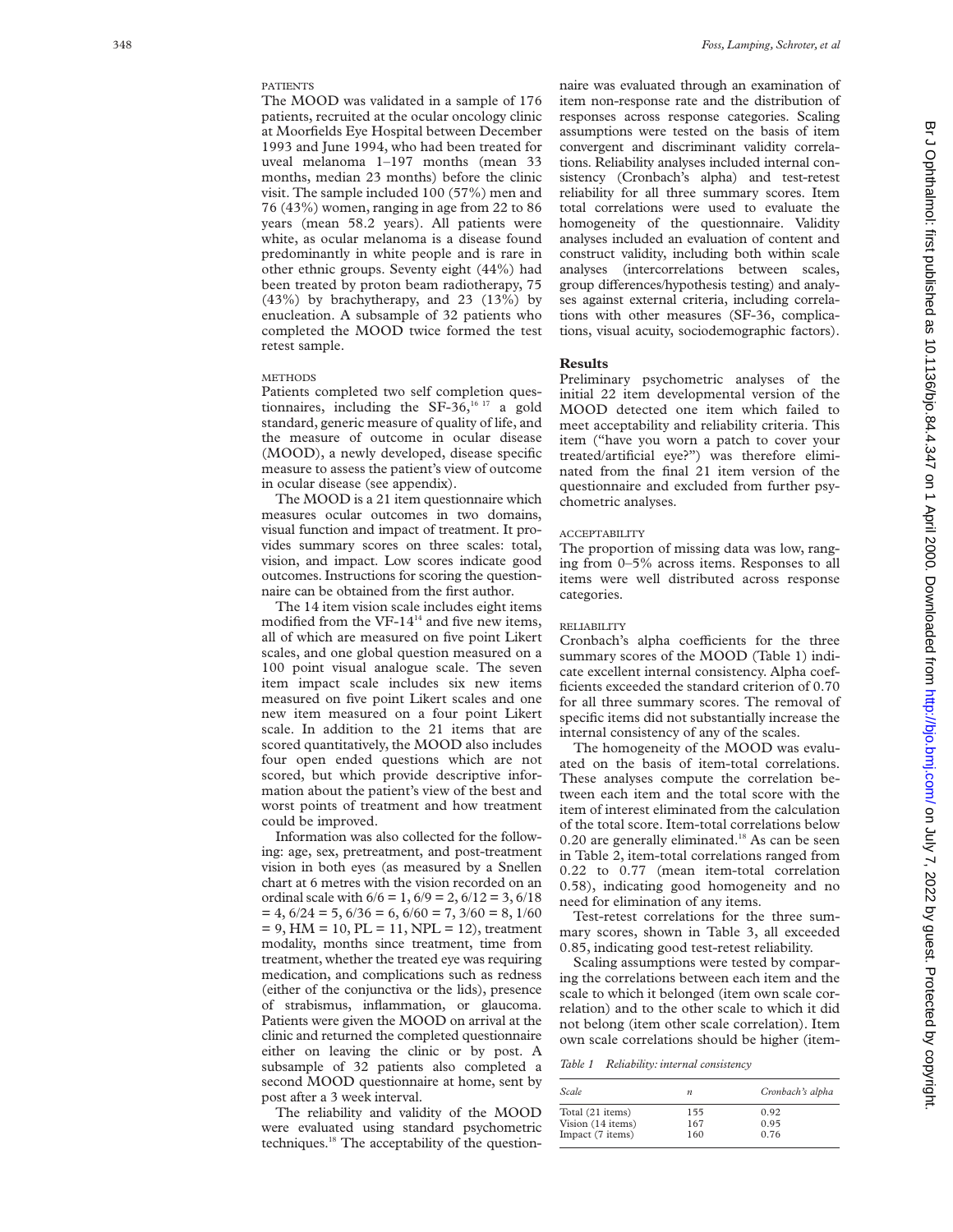*Table 2 Reliability: item-total correlations*

| Ouestion (item)                                           | $\boldsymbol{n}$ | Item-total r |
|-----------------------------------------------------------|------------------|--------------|
| <b>Vision</b>                                             |                  |              |
| Reading newspapers (1a)                                   | 155              | 0.72         |
| Reading numbers in a telephone directory (1b)             | 155              | 0.75         |
| Reading prices (1c)                                       | 155              | 0.76         |
| Reading labels (1d)                                       | 155              | 0.77         |
| Recognising other people (1e)                             | 155              | 0.66         |
| Seeing steps (1f)                                         | 155              | 0.67         |
| Seeing cracks in the pavement $(1g)$                      | 155              | 0.74         |
| Seeing road signs (1h)                                    | 155              | 0.75         |
| Difficulty seeing at night (2a)                           | 155              | 0.70         |
| Hazy or blurry vision (2b)                                | 155              | 0.62         |
| Difficulty adapting to bright lights (2c)                 | 155              | 0.64         |
| Difficulty adapting to dim lights (2d)                    | 155              | 0.73         |
| In general would you say your vision is $(3)$             | 155              | 0.63         |
| Rating your current vision on a scale from 0 to 100 $(4)$ | 155              | 0.64         |
| Impact                                                    |                  |              |
| Pain or discomfort in the treated eye (2e)                | 155              | 0.47         |
| Watering of your treated eye (2f)                         | 155              | 0.32         |
| Stickiness or discharge from the treated eye (2g)         | 155              | 0.22         |
| The appearance of your treated eye (2h)                   | 155              | 0.34         |
| Other people noticing your treated eye (2i)               | 155              | 0.29         |
| Felt self conscious about your treated eye (5a)           | 155              | 0.46         |
| Satisfied with the appearance of your treated eye (6)     | 155              | 0.24         |

*Table 3 Reliability: test-retest correlations*

| Scale  | n  | Test-retest r |
|--------|----|---------------|
| Total  | 32 | 0.88          |
| Vision | 32 | 0.91          |
| Impact | 32 | 0.86          |

convergent validity) than item other scale correlations (item-discriminant validity) by at least two standard errors.<sup>19</sup> As shown in Table 4, all items in both scales met this criterion.

VALIDITY

Content validity was evaluated during the development of the MOOD. Five ophthalmologists and five patients reviewed the preliminary version of the questionnaire for completeness and appropriateness of content. The questionnaire was also pretested on a further five patients. The responses to open ended questions obtained during subsequent field testing in the full scale validation phase were also reviewed to determine whether patients identified any important new areas which had not been included in the questionnaire. Of the 153 patients who answered the open ended questions, 60% had nothing to add. The concerns raised by the remainder are presented in Table 5. Except for the responses from two patients about concerns about the loss of binocular function, all other responses that are relevant to treatment outcomes (for example, poor vision, pain, discomfort) are covered by the MOOD. The other responses to the open

*Table 4 Tests of scaling assumptions: item-convergent and item-discriminant correlations*

| Ouestion (item)                                         | Vision | Impact |
|---------------------------------------------------------|--------|--------|
| <b>Vision</b>                                           |        |        |
| Reading newspapers (1a)                                 | 0.85   | 0.14   |
| Reading numbers in a telephone directory (1b)           | 0.85   | 0.21   |
| Reading prices (1c)                                     | 0.88   | 0.13   |
| Reading labels (1d)                                     | 0.88   | 0.18   |
| Recognising other people (1e)                           | 0.77   | 0.17   |
| Seeing steps (1f)                                       | 0.74   | 0.23   |
| Seeing cracks in the pavement (1g)                      | 0.81   | 0.18   |
| Seeing road signs (1h)                                  | 0.83   | 0.18   |
| Difficulty seeing at night (2a)                         | 0.76   | 0.27   |
| Hazy or blurry vision (2b)                              | 0.72   | 0.13   |
| Difficulty adapting to bright lights (2c)               | 0.73   | 0.28   |
| Difficulty adapting to dim lights (2d)                  | 0.78   | 0.27   |
| In general would you say your vision is $\dots$ (3)     | 0.72   | 0.16   |
| Rating your current vision on a scale from 0 to 100 (4) | 0.64   | 0.16   |
| Impact                                                  |        |        |
| Pain or discomfort in the treated eye (2e)              | 0.36   | 0.55   |
| Watering of your treated eye (2f)                       | 0.22   | 0.60   |
| Stickiness or discharge from the treated eye (2g)       | 0.09   | 0.60   |
| The appearance of your treated eye (2h)                 | 0.14   | 0.80   |
| Other people noticing your treated eye (2i)             | 0.08   | 0.80   |
| Felt self conscious about your treated eye (5a)         | 0.28   | 0.69   |
| Satisfied with the appearance of your treated eye (6)   | 0.08   | 0.71   |

*Table 5 Points raised in open ended questions. Numbers do not add up precisely as a patient sometimes complained of more than one matter*

| Response                                          | $\boldsymbol{n}$ |
|---------------------------------------------------|------------------|
| Anxiety about the diagnosis                       | 17               |
| Poor vision in the treated eye                    | 15               |
| Found distance to travel for treatment either to  |                  |
| London or to Liverpool, where the cyclotron       |                  |
| is based, to be a problem.                        | 15               |
| Pain during treatment                             | 11               |
| Disliked the isolation required for brachytherapy | 9                |
| Disliked wearing the mask (part of the treatment  |                  |
| for proton beam radiotherapy)                     | 8                |
| Doctors could be kinder                           | 4                |
| Lack of information                               | 3                |
| Complained of discomfort from bright lights       |                  |
| during clinical examination                       | 3                |
| Found clinic impersonal                           | 3                |
| Loss of binocular vision                          | $\overline{c}$   |
| Use of eye drops                                  | $\mathfrak{D}$   |

ended questions all pertain to service delivery and are thus more relevant to a measure evaluating the process of care, rather than a measure of the outcome of care such as the MOOD.

The construct validity of the MOOD is supported by three types of within scale analyses. Firstly, the high internal consistency of all three summary scales provides evidence for construct validity. Secondly, as shown in Table 6, intercorrelations between the three scales support the construct validity of the MOOD. The high correlations between the vision and impact scales and the total scale support the convergent validity of the questionnaire, while the moderate correlation between the vision and impact scales provide evidence of good discriminant validity. Thirdly, MOOD scores confirm hypotheses about differences expected between known groups defined on the basis of responses to individual questions on the MOOD. As shown in Table 7, MOOD total and impact scores were significantly higher for patients who reported being very satisfied compared with those who were not very satisfied.

Three types of between scale analyses also support the construct validity of the MOOD. Firstly, MOOD scores confirm hypotheses about differences expected between known groups defined on the basis of complications. As shown in Table 8, MOOD impact scores were significantly higher for patients who reported persistent red eye compared with those who did not have this complication. Secondly, correlations with other measures such as the SF-36 and a measure of visual acuity support the convergent validity of the MOOD. As shown in Table 9, correlations between the MOOD and the SF-36 are all in the moderate range. As both questionnaires measure quality of life, the MOOD at a more specific level than the generic SF-36, moderate correlations are expected. The moderate correlations between the total and vision scales of the MOOD and the measure of visual acuity in the better eye provide support for convergent validity. This compares favourably with correlations of 0.27–0.44 that have been reported between the widely used VF-14 and visual acuity.<sup>15</sup> Thirdly, correlations between the MOOD and sociodemographic variables support the discriminant validity of the questionnaire. As shown in Table 9, correlations between the MOOD and age and sex are low,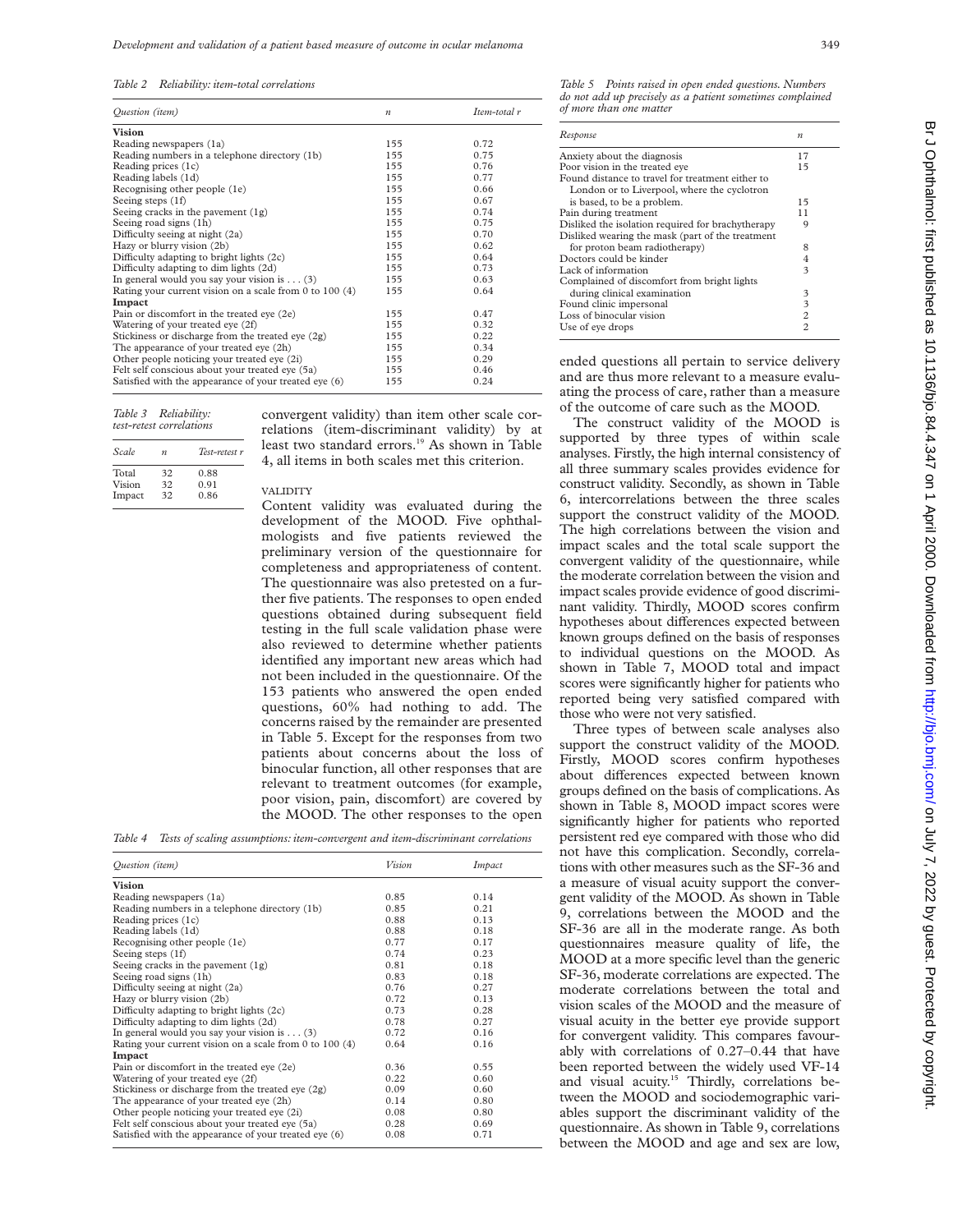*validity: intercorrelations between scales*

| Total | Vision |
|-------|--------|
| 0.93  |        |
| 0.59  | 0.25   |
|       |        |

*Table 7 Construct validity. Mean MOOD scores by satisfaction. Significance testing by two tailed t test*

| Scale  | Very satisfied<br>$(n=131)$ | Not very<br>satisfied $(n=35)$ | p Value |
|--------|-----------------------------|--------------------------------|---------|
| Total  | 48.7                        | 53.6                           | < 0.001 |
| Vision | 49.2                        | 51.2                           | 0.10    |
| Impact | 47.7                        | 58.7                           | < 0.001 |

*Table 8 Construct validity: mean MOOD scores by complications. Significance testing by two tailed t test*

| Scale  | Red eye<br>$(n=18)$ | White eye<br>$(n=157)$ | p Value |
|--------|---------------------|------------------------|---------|
| Total  | 50.1                | 49.9                   | 0.44    |
| Vision | 49.5                | 50.1                   | 0.79    |
| Impact | 56.0                | 49.4                   | 0.038   |

*Table 9 Convergent and discriminant validity: correlations between the MOOD and other measures*

| Measures                                                                                            | MOOD    | <i>MOOD</i> | MOOD    |
|-----------------------------------------------------------------------------------------------------|---------|-------------|---------|
|                                                                                                     | total   | vision      | impact  |
| SF-36 physical<br>component<br>summary score<br>(PCS)<br>SF-36 mental<br>component<br>summary score | $-0.41$ | $-0.39$     | $-0.26$ |
| (MCS)                                                                                               | $-0.36$ | $-0.32$     | $-0.26$ |
| Visual acuity                                                                                       | 0.29    | 0.31        | 0.08    |
| Age                                                                                                 | 0.05    | 0.13        | 0.21    |
| Sex                                                                                                 | 0.19    | $-0.16$     | $-0.03$ |

suggesting that responses to the MOOD are not biased in terms of sociodemographic factors. The lower correlation of the MOOD impact scale with the measure of visual acuity compared with the total and vision scales also demonstrates discriminant validity.

### **Discussion**

In recent years, there has been a great expansion in the number and use of instruments to measure quality of life and other patient based outcomes in health care. Rigorous scientific methods, derived from psychometric theory, are now being used by clinicians and health services researchers to identify "good" measures which are credible in scientific as well as clinical terms.

This paper describes the development and validation of the measure of outcome in ocular disease (MOOD). The aim was to develop a measure to assess outcomes in patients treated for ocular melanoma. As none of the treatment modalities has shown a comparative survival advantage, choice should be guided by the effects of treatment on ocular morbidity and quality of life. For example, we have previously reported the outcome in 127 patients treated by proton beam radiotherapy using rubeosis as an indicator of poor outcome.<sup>20</sup> Although the development of rubeosis correlated well with outcome (for example, subsequent ocular loss due to local morbidity), it is an indirect measure. Clinical outcome measures need to be supplemented with a more direct measure of greater relevance to patients. Most questionnaires developed for ocular conditions focus predominantly on vision and have been designed specifically for cataract patients. For many ocular diseases, there are other important outcomes such as ocular appearance, pain and discharge which are not assessed by existing instruments. Although the MOOD was developed and tested on patients with ocular melanoma, it may be applicable to other ocular diseases. Future studies should investigate the validity of the MOOD in other ocular conditions.

The MOOD proved to be highly acceptable to patients. It was designed to be short and suitable for routine use, taking only 5 minutes to complete. The instrument met the standard psychometric criteria for reliability and validity and is thus a scientifically sound measure of outcome in patients with ocular melanoma. A companion paper describes outcomes as measured by the MOOD in groups defined on the basis of tumour stage and grade and treatment modality.

We wish to acknowledge the contribution of Dr Andrew Jaskowski who died shortly after this study began. He introduced AJEF to the field of psychometrics and DLL to ocu-lar oncology and initiated this collaboration.

- 1 Seddon JM, Gragoudas ES, Albert DM, *et al.* Comparison of survival rates for patients with uveal melanoma after treatment with proton beam irradiation. *Am J Ophthalmol* 1985;**99**:282–90.
- 2 Char DH, Quivey JM, Castro JR, *et al.* Helium ions versus iodine 125 brachytherapy in the management of uveal melanoma. A prospective, randomized, dynamically bal-
- anced trial. *Ophthalmology* 1993;**100**:1547–54. 3 Gragoudas ES, Egan KM, Seddon JM, *et al.* Intraocular recurrence of uveal melanoma after proton beam irradiation. *Ophthalmology* 1992;**99**:760–6.
- 
- 4 MacFaul PA, Bedford MA. Ocular complications after<br>therapeutic irradiation. *Br J Ophthalmol* 1970;54:237-47.<br>5 Char DH, Lonn LJ, Margolis LW. Complications of cobalt<br>plaque therapy of choroidal melanomas. *Am J Ophthalm*
- 6 Kim MK, Char DH, Castro JL, *et al.* Neovascular glaucoma after helium ion irradiation for uveal melanoma. *Ophthal-*
- *mology* 1986;**93**:189–92. 7 Guyer DR, Mukai S, Egan KM, *et al.* Radiation maculopathy after proton beam irradiation for choroidal melanoma.
- *Ophthalmology* 1992;**99**:1278–85. 8 Ferry AP, Blair JP, Gragoudas ES, *et al.* Pathological examination of ciliary body melanoma treated with proton beam irradiation. *Arch Ophthalmol* 1985;**103**:1849–53.
- 9 Crawford JB, Char DH. Histopathology of uveal melanomas treated with charged particle radiation. *Ophthalmology*
- 10 Goodman DF, Char DH, Crawford JB, et al. Uveal melanoma necrosis after helium ion therapy. *Am J Ophthal-mol* 1986;**101**:643–5. 11 Char DH, Castro JR, Kroll SM, *et al.* Five-year follow-up of
- helium ion therapy for uveal melanoma. *Arch Ophthalmol* 1990;**108**:209–14.
- 12 Meecham WJ, Char DH, Kroll S, *et al.* Anterior segment complications after helium ion radiation therapy for uveal melanoma. Radiation cataract. *Arch Ophthalmol* 1994;**112**: 197–203.
- 13 Lee PP, Spritzer K, Hays RD. The impact of blurred vision on functioning and well-being. *Ophthalmology* 1997;**104**: 390–6.
- 14 Brenner MH, Curbow B, Javitt J, *et al.* Vision change and quality of life in the elderly. Response to cataract surgery and treatment of other chronic ocular conditions. *Arch Ophthalmol* 1993;**111**:680–5.
- 15 Alonso J, Espallargues M, Andersen TF, *et al.* International applicability of the VF-14. An index of visual function in
- patients with cataracts. Ophthalmology 1997;104:799-807.<br>16 Ware JE Jr, Kosinski M, Keller SD. SF-36 physical and mental component summary measures: a user's manual. Boston:<br>The Health Institute, New England Medical Center
- Ware JE Jr, Snow KK, Kosinski M, et al. SF-36 health survey:<br>manual and interpretation guide. Boston: The Health *manual and interpretation guide.* Boston: The Health Institute, New England Medical Centre, 1993.
- 18 Streiner DL, Norman GL. *Health measurement scales: a practical guide to their development and use*. 2nd ed. Oxford:
- Oxford University Press, 1995.<br>
19 McHorney CA, Ware JE Jr, Lu JF, *et al.* The MOS 36-item<br>
short-form health survey (SF-36): III. Tests of data quality,<br>
scaling assumptions, and reliability across diverse patient groups. *Med Care* 1994;**32**:40–66.
- 20 Foss AJE, Whelehan IM, Hungerford JL, *et al.* Predictive factors for the development of rubeosis following proton beam radiotherapy for uveal melanoma. *Br J Ophthalmol* 1997;**81**:748–54.